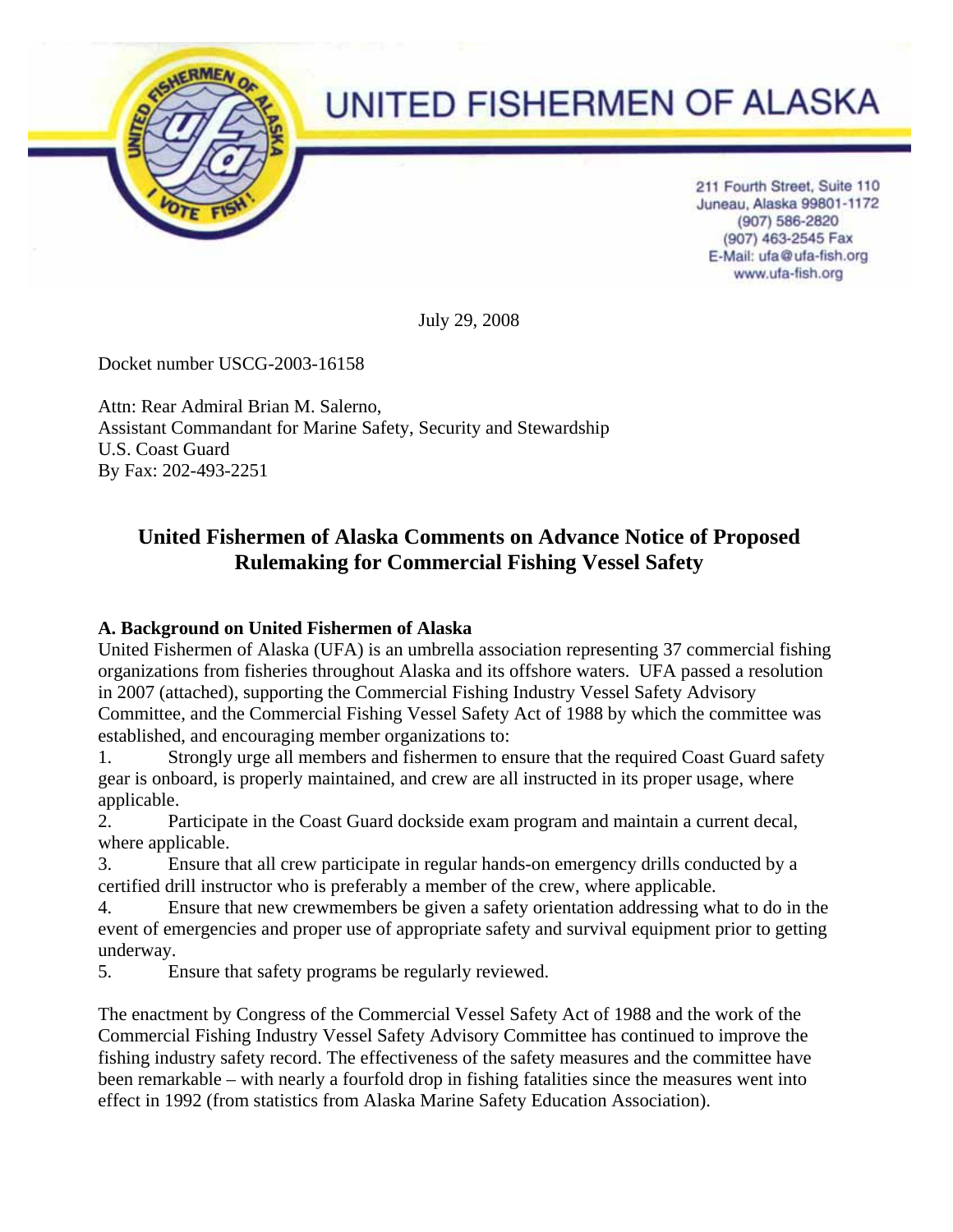#### **B. Commercial Fishing Industry Vessel Safety Advisory Committee**

UFA supports the work of the Commercial Fishing Industry Vessel Safety Advisory Committee (CFIVSAC) and maintains regular communications with its current chairman, Jerry Dzugan. We reiterate the direction of the committee in stressing that for meaningful improvements in commercial fishing safety, regulators need to look more deeply into the topic than is indicated in the advance notice of proposed rulemaking. The separation of fishing vessels into categories based solely on vessel length is not a meaningful way to address fishing safety, and ignores the fact that there are hundreds of different fisheries conducted in our nation's waters, and each is unique. We strongly advise that attention be applied to assessing risk by fishery, then working with fishermen in fisheries that are shown to present a higher than normal risk to fishermen. To continue forward without consideration for different fisheries is a scattershot approach that brings undue costs and burden to regulators and to fishermen, and is not a cost effective problem solving methodology for further improvements in fishing safety. We recommend that you first identify the problem areas of fisheries that show high levels of fatalities. The Center for Disease Control National Institutes for Occupational Safety and Health (CDC-NIOSH) is in the process of long term studies on fisheries that will inform the Coast Guard in this direction.

#### **C. Risk by Fisheries in Alaska**

The Alaska Commercial Fishery Entry Commission regulates permits for Alaska state waters fisheries. A listing of fishery codes online at http://www.cfec.state.ak.us/misc/FshyDesC.htm shows 24 categories of fish species codes, 22 regulatory area codes, and 17 gear types altogether making for 325 different fisheries.

In the timing of the current Advance Notice comment deadline, we were unable to obtain thorough data on safety and fatalities in Alaska's fisheries, but we were provided general data on salmon fisheries. From records of Alaska fishing fatalities provided by the Center for Disease Control National Institutes for Occupational Safety and Health, there were 34 fatalities incurred in Alaska salmon fisheries from 2000 – 2007. To get an idea of the relative safety of the different types of salmon fisheries, we have estimated round numbers for crew to see how the fatalities compare to total participants. The results of this very preliminary assessment illustrate that there are significant differences in risks based on fishery. We encourage that this kind of assessment take place to identify problems in fishing vessel safety, so that appropriate solutions can be targeted without undue costs in fisheries that do not share the risks that a particular solution addresses.

| Gear Type     | Fatalities | Number of permitholders | Est. Crew | Total est. participants | Fatalities/participants |
|---------------|------------|-------------------------|-----------|-------------------------|-------------------------|
| Drift Gillnet |            | 3911                    | 5800      | 9711                    | 0.175%                  |
| Set Gillnet   | 8          | 4505                    | 4000      | 8505                    | 0.094%                  |
| Troll         | 4          | 3239                    | 3200      | 6439                    | 0.062%                  |
| Seine         |            | 1422                    | 5000      | 6422                    | 0.031%                  |
|               |            |                         |           |                         |                         |
| Total         | 31         | 13077                   | 18000     | 31077                   | 0.100%                  |

Alaska Salmon Fatalities per total estimated participants, by gear type, 2000-2007

Notes: Does not include 2 salmon tender fatalities and one salmon processor fatality

Drift Gillnet estimated crew of 2 for Bristol Bay (4000) plus 1 for other areas (1800) Set Gillnet estimated crew of one per site.

Troll crew estimated 1 per vessel

Seine estimated crew of 5 for SE (2000) plus 3 for other areas (3000)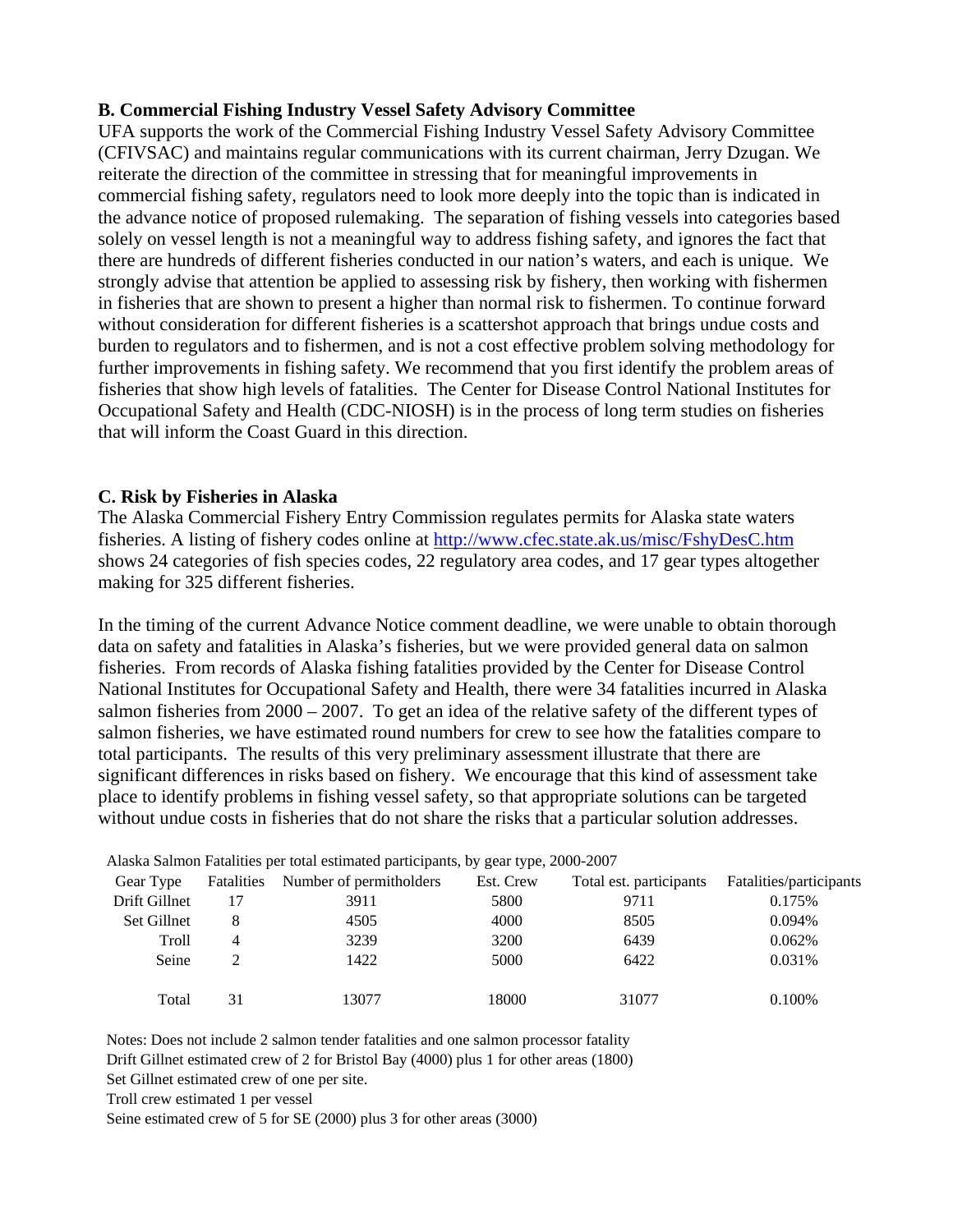## **D. Fishing Vessels in Alaska**

A listing of commercial fishing vessels registered in Alaska is available online at http://www.cfec.state.ak.us/publook/other.jsp. This listing provides valuable insight into the wide range of Alaska fishing vessels and raises doubts on the applicability of concepts contained in the advance notice of proposed rulemaking. We appreciate the intention of different safety requirements for different size vessels, but a seven tier categorization by vessel length, as shown in Table 4 in the Advance Notice falls short of meaningful differentiation of the safety needs in different fisheries. Differentiation using vessel size would cause some vessels within a fishery facing the same risks to have different regulations than another vessel. This seems appropriate in equipment common to all vessels such as the need for fire extinguishers – but other times it is not. More in depth risk assessment may indicate that stability regulations should be designed based on fishery more than vessel length, or a combination of the these and other factors.

The lengths of commercial fishing vessels registered in Alaska shows a wide range that may not be the common perception:

 -9828 Commercial fishing vessels were registered in Alaska in 2007, ranging in length from 7 feet to 635 feet.

-Over two thousand Alaska commercial fishing vessels are of 20 feet or less in length.

-Over two thousand are from 21 to 29 feet.

-4,404 are from 30 to 49 feet

-863 are from 50 to 79 feet

-497 vessels are over 79 feet



#### AK State Registered Fishing Vessels 2007 - by Length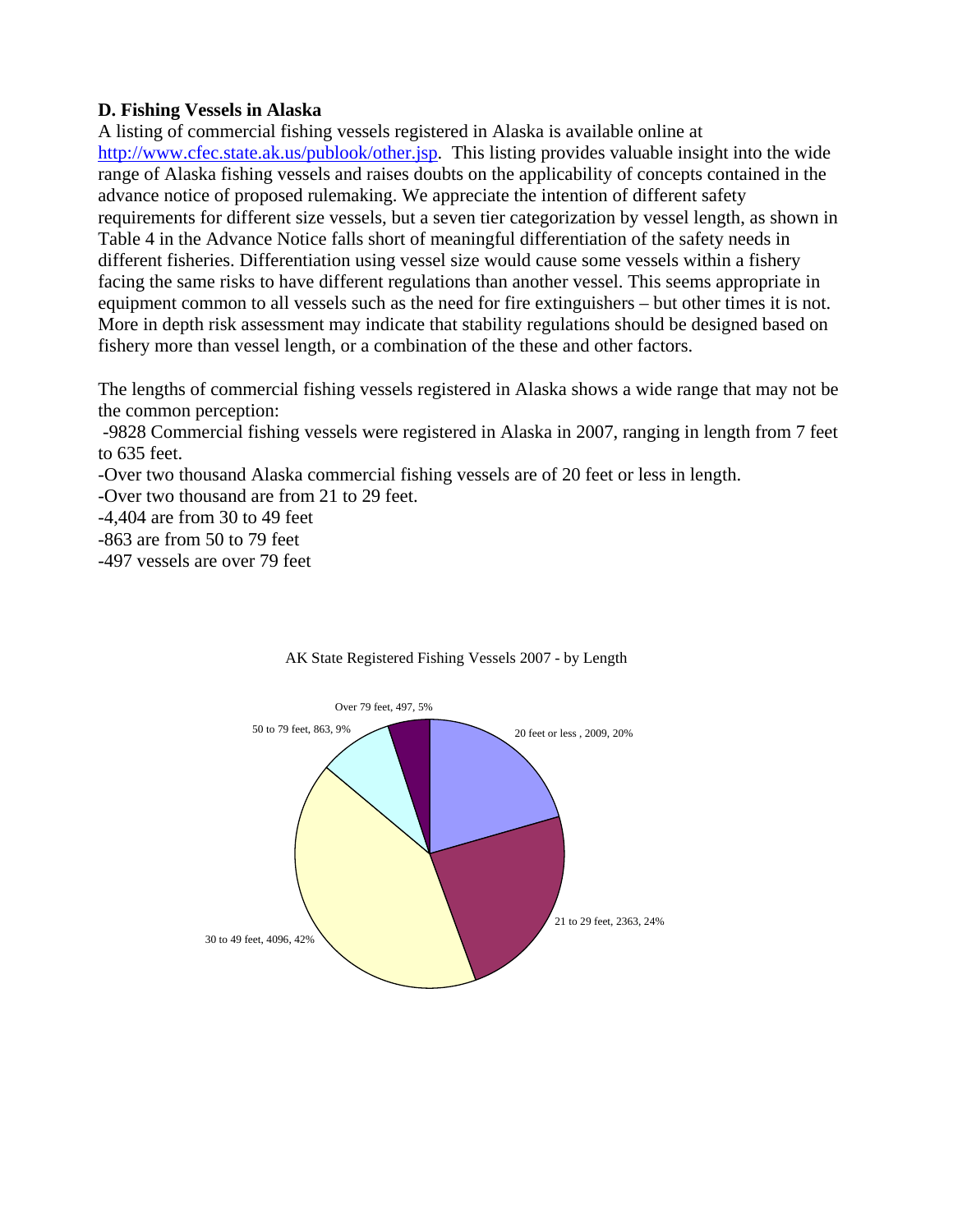# **E. Age of Alaska Fishing Vessels**

The wide range of age of fishing vessels in Alaska in an indication that the application of ABS classification is not feasible, even with a long phase in period:

-634 vessels are over 50 years old, built before 1959, (two are over 100 years old).

-463 are 40 to 50 years old, built in 1959-1968

 $-2,070$  are 30 to 40 years old, built in  $1969 - 1978$ 

-3626 are 20 to 30 years old, built in 1979-1988

-2265 are 10 to 20 years old, built in 1989 – 1998

-646 are less than ten years old.

- 4395 (45%) are of 5 net tons or less and not currently required to be documented vessels.



#### Alaska Registered Fishing Vessels 2007 - by Age

#### **F. Stability Assessments and changes in deck gear**

It is also not easy to categorize fishing vessels by gear type. It is common practice for fishermen to fish in different fisheries with the same gear type, often changing deck gear multiple times through a fishing year.

Understanding the concepts of stability assessment is vital to fishermen as they change deck gear, but a requirement for documentation of calculations for every combination of gear on board a vessel will become burdensome and unworkable for many fishermen.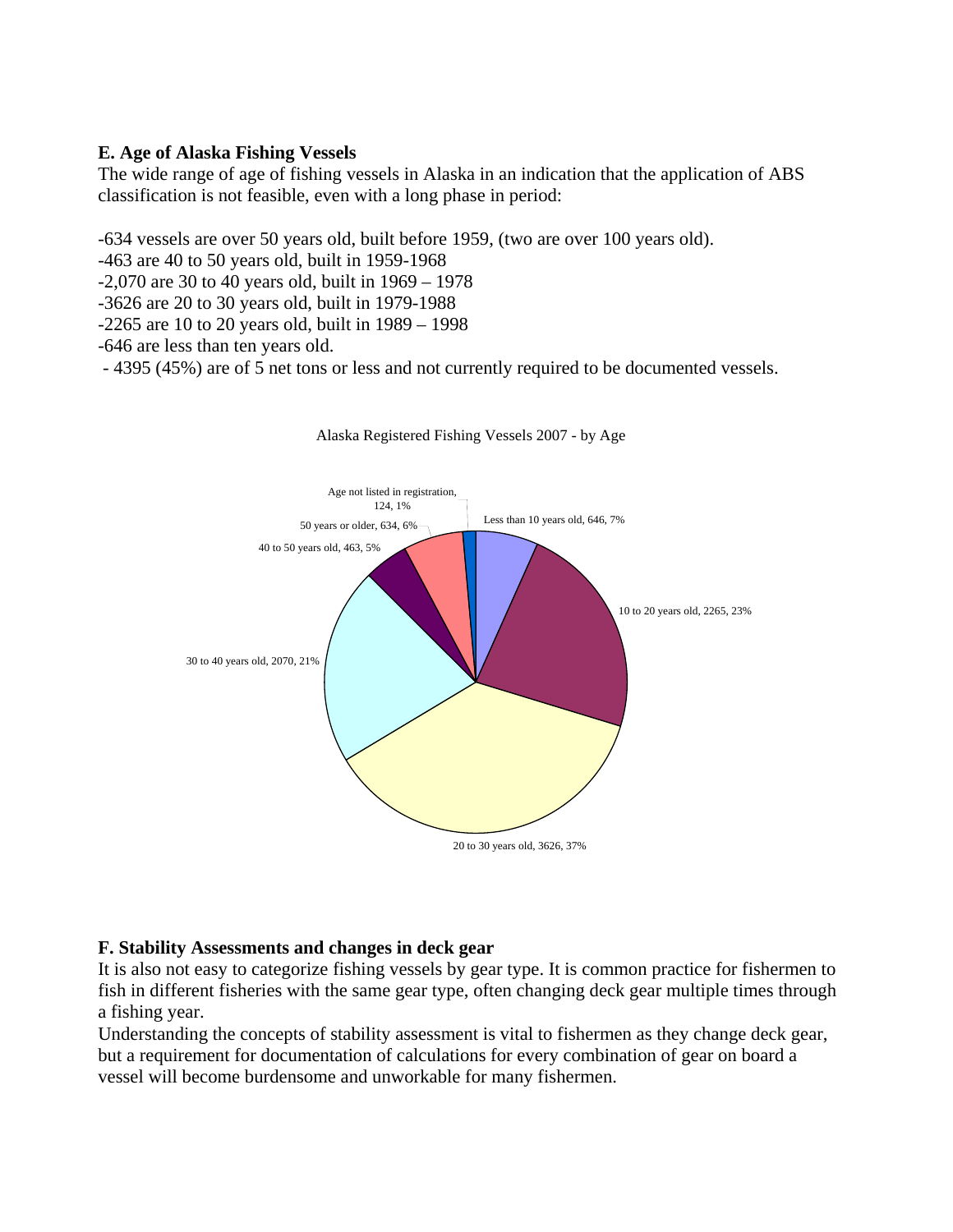# **F. Stability Assessments and changes in deck gear (continued)**

Of 9828 vessels, 4031 (41%) are registered to fish more than one gear type. 215 vessels are registered to fish 5 or more gear types. Two vessels are registered to fish 11 different gear types.



AK Fishing Vessels 2007 - Number of Fishery Gear Type Endorsements

#### **G. Fish Safe Website**

We appreciate the creation of the Fish Safe Website at www.fishsafe.info , and monitor it at least monthly and relay items of importance to Alaska fishermen to our email list of approximately 1500 individuals. We have heard anecdotally that staff at U.S. Coast Guard headquarters for fishing vessel safety has been reduced and ask that you ensure that adequate staff resources to maintain and grow the site to retain its usefulness are intact.

In particular in researching this topic, we found that a link for certified dockside examiners in Alaska was broken. This was reported to staff, and we were provided with a list of certified dockside examiners within the Coast Guard, but this does not include private individuals that have also been certified. We ask that the Fish Safe website include a comprehensive list of all certified examiners, and also include an up-to-date calendar showing all scheduled locations of courtesy dockside exams.

# **H. Voluntary vs. Mandatory Dockside Safety Exams**

UFA encourages all skippers to participate in voluntary dockside exams, but this is not always feasible without undue costs. Although courtesy free dockside exams were conducted in more than 65 Alaska ports, this does not cover all vessel home ports, and traveling to a port solely for a dockside exam would prove an economic hardship to many vessel owners.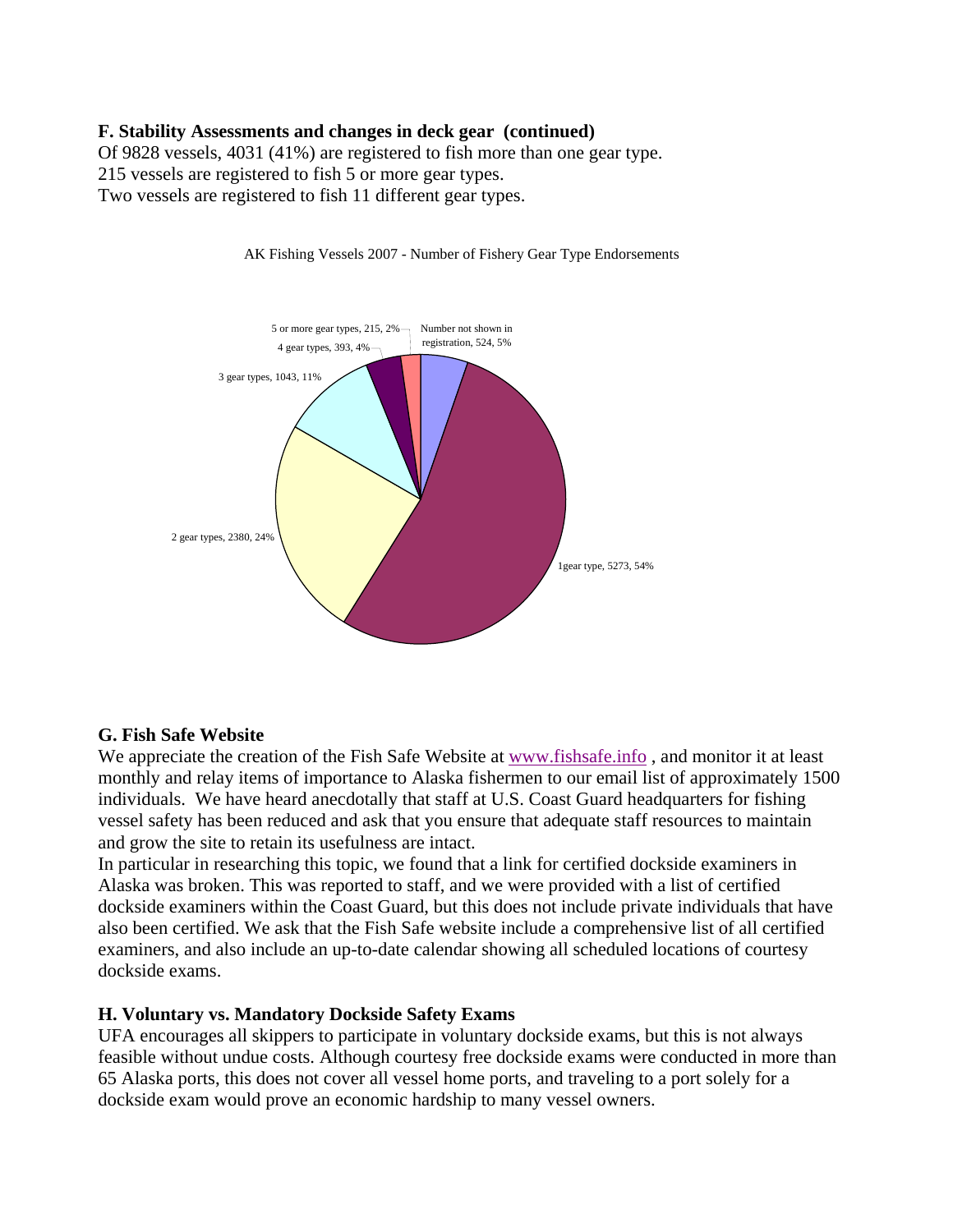# **H. Voluntary vs. Mandatory Dockside Safety Exams (continued)**

Rather than mandating dockside exams, we suggest instead more meaningful incentives for participation. The best incentive would be a reasonable expectation that the dockside exam would prevent routine boardings without reasonable cause. According to Coast Guard News, April 29, 2008, "Fishermen operating vessels with recently-issued decals benefit by being less likely to have to suspend fishing operations to accommodate an at-sea Coast Guard or Alaska State Trooper law enforcement boarding."

Alaska fishermen commonly report this to not be the case, and many report being boarded more than once in a fishing season even with a current decal displayed. The Coast Guard should have a database that shows when courtesy exams were conducted rather than asking the vessel captain the date. Boardings of vessels while transiting or fishing interferes with fishermen's livelihoods, and is unnecessary on vessels that have already undergone a recent dockside exam. Standard operating procedures should instruct Coast Guard personnel to not delay or interfere with fishing vessels on the water displaying recent safety exam decals without reasonable cause.

# **I. Voluntary vs. Mandatory Stability Training**

While offering stability training during "off seasons" may make this more convenient for many, it brings up the problem of providing training where fishermen live. Over 25 percent of Alaska permitted fishermen live outside Alaska, some in every state of the U.S. We suggest that training be available online, yet still this would not remove our concern that making these trainings mandatory would present a logistical difficulty and cost to many who do not have internet access or live in areas not served with Stability Training classes. The CFIVSAC recommended that stability training for vessels over 30ft to be vessel specific. This would be extremely expensive for operators and vessels that only have one or two fishermen located in remote rural communities.

# **J. Mandatory Safety Equipment & Survival Craft**

The listing above of the length of fishing vessels in Alaska illustrates the impracticality of imposing requirements on all vessels for survival craft and embarkation stations, as very small vessels have no room for carrying a survival craft and no need for a designated embarkation station.

It is also important to note that purse seine fisheries are conducted with a skiff that tows the seine net from, and back to the primary vessel. In purse seine fisheries the seine skiff should not need to duplicate the safety equipment that is carried on board the seine vessel.

Embarkation stations are impractical on vessels less than 79 to 100 ft range. Vessels smaller than this size are well known to the individuals onboard the vessel. Designating an embarkation station and providing lighting and boarding ladder on only one side of the boat may hamper the ability to use the safety equipment if the vessel is listing to that side. If all the training and drills are done specific to it being done in only one way and place, in the case of an emergency the individual might not be able to react as quickly as needed.

# **K. "Safety Regulations" currently in place that do not address safety**

Regulations that dictate what a fisherman may do with fish once caught, such as the prohibition of filleting on board, have nothing to do with safety and should be eliminated.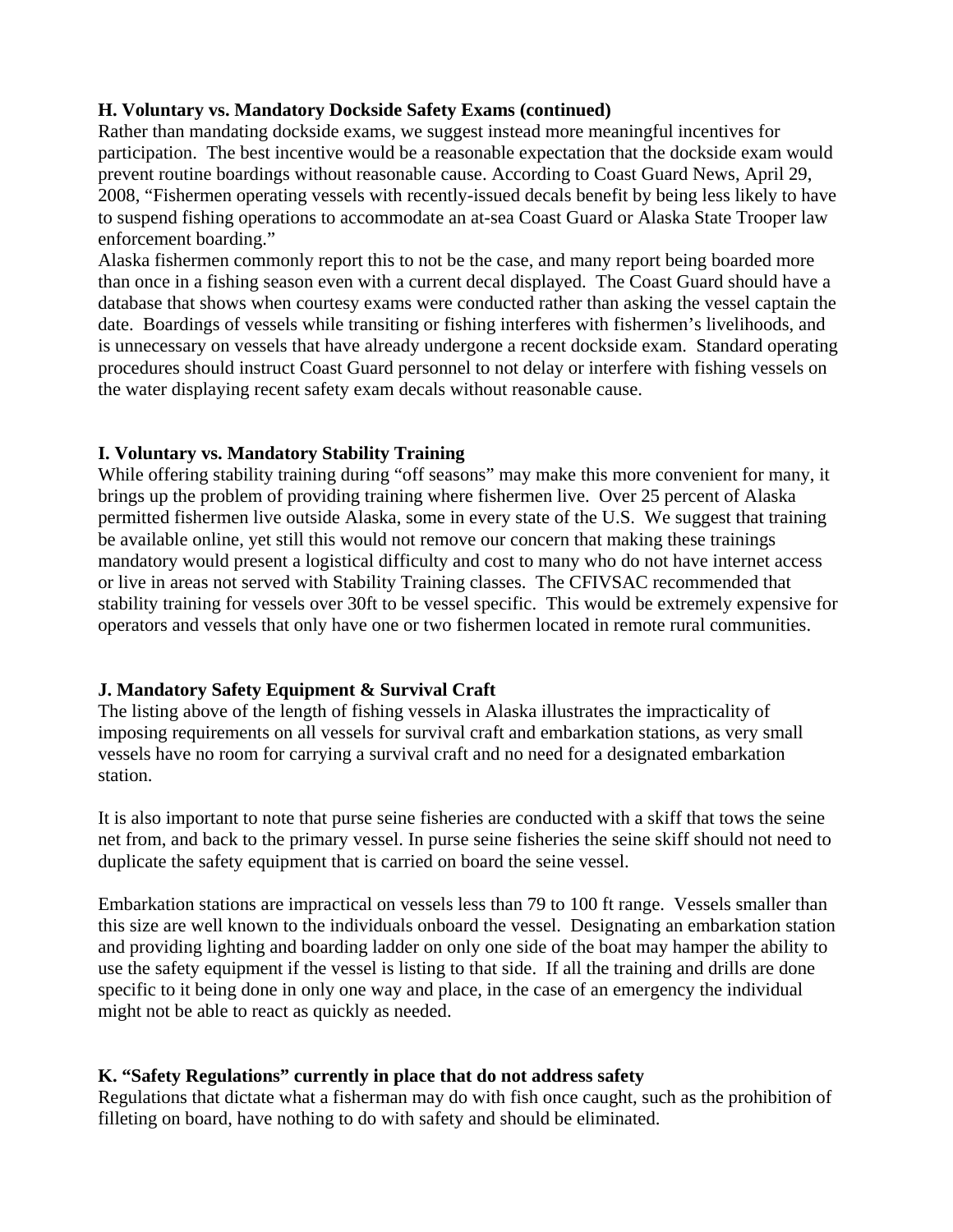#### **L. Documentation – Trip Departure Report**

Fishing is often an exploratory venture and fishermen need to be able to seek fish, which may or may not be found where expected. The requirement of filing a departure report with a vessel's owners before leaving on a fishing trip is an unnecessary burden and should be left to the discretion of the owner of the vessel. Most vessels under 79 ft in Alaska are owner-operated, which raises the question of who will these owners file a departure report with. Many fishermen plan to leave but then wait for a day or two or anchor up and wait for the weather to clear before fishing. Although recordkeeping of safety activities may be required for enforcement purposes, we do not see a clear safety benefit to the filing of trip reports.

#### **M. Other Comments**

Commercial fishing is a challenging occupation, with high operating overhead and no guarantee of income. Any regulations in the name of safety that cost fishermen money or usurp fishing time have a negative effect on fishing income and the ability to provide optimal safety equipment. All fishermen understand the dangers of fishing and the need for preventative vessel maintenance and working safety equipment, and appreciate a common sense approach that allows economically viable fishing.

Although we understand that federal fisheries policy is not within the jurisdiction of the Coast Guard, it plays a huge role in fishing safety. We point out that there have been no crew deaths in the Alaska Bering Sea crab fishery since major regulatory changes were implemented beginning in 2005. The high number of casualties that occurred in this fishery prior to these changes is referenced in the Advance Notice as a prime motivator for stability training – but that is not the only solution:

"In 1999, due to the high number of deaths in the Alaska/Bering Sea crab fisheries, the Coast Guard and the Alaska Department of Fish and Game began a program to analyze crab-vessel loading when stability instructions are provided on board the vessel prior to departure. Despite having stability information on board, overloading still occurred in some instances. Factors contributing to this, as confirmed in casualty investigations, are that the calculations often were not understood by operating personnel and stability information was often not updated after changes were made to the vessel, which invalidated the instructions provided…"

The Coast Guard should not discount the fact that major fishing safety improvements may occur in regulatory areas outside of Coast Guard jurisdiction. UFA supports the regional fishery management council process that allows a forum for fishermen to work collectively to solve problems, through which changes in the Bering Sea Crab fishery were implemented.

# **N. Timing of Advance Notice and Comment Period**

Many Alaska fishermen fish in all months of the year, but virtually all of Alaska's fishermen make the most of warmer summer months and the timing of salmon runs to fish throughout the summer. The timing of your request for comment in spring and early summer, and the comment deadline of July 29 will prevent many Alaska fishermen from providing comment on the Advance Notice of Proposed Rulemaking.

We have been notified by Coast Guard and fishing vessel safety contacts that the comment period is to be extended though December 2008, and we support this extension. The extension of the comment period will allow fishermen to provide comment, and will allow UFA's member organizations to discuss this important topic for further comment.